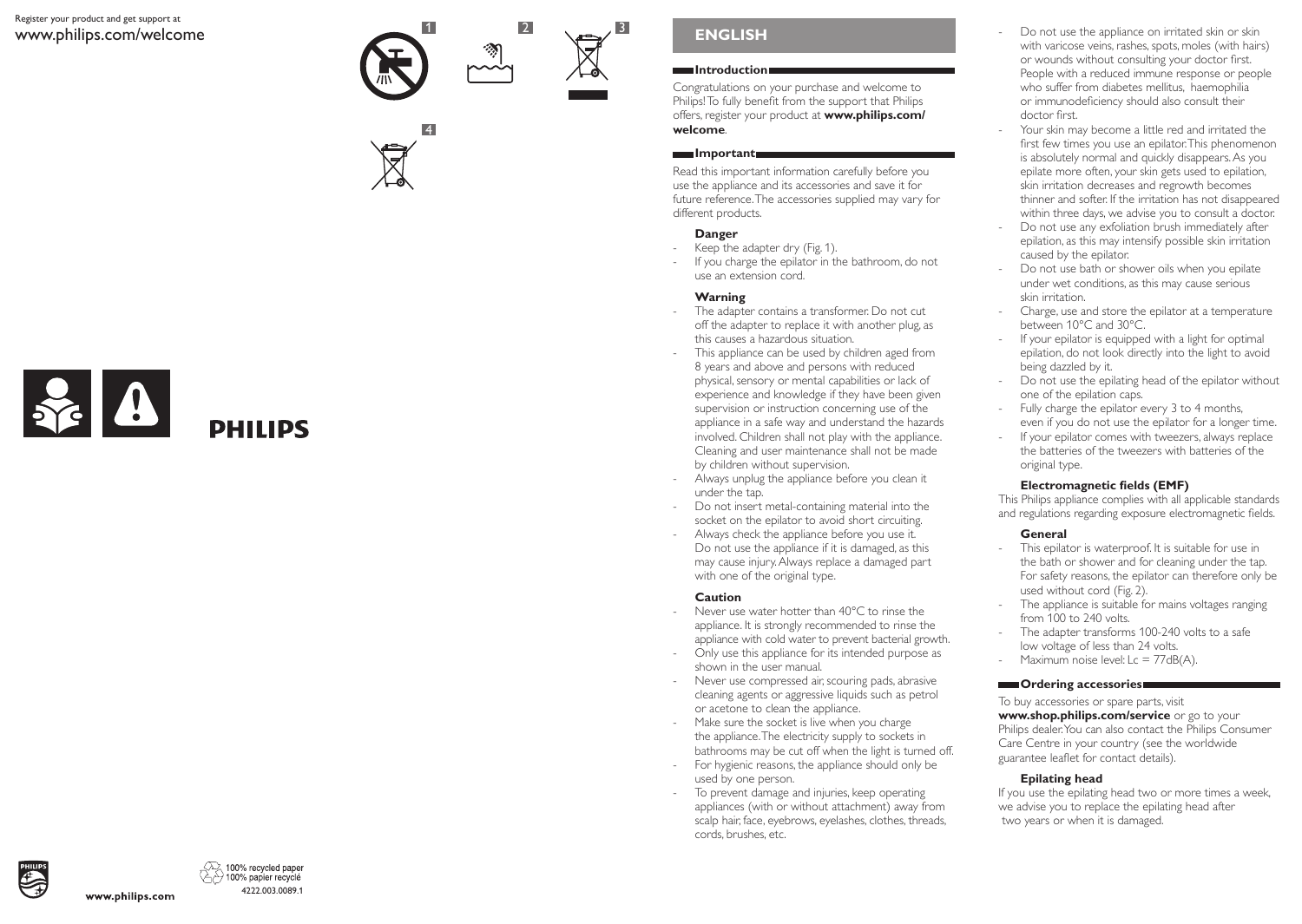#### **Recycling**

- This symbol on a product means that the product is covered by European Directive 2012/19/EU (Fig. 3).
- This symbol means that the product contains a built-in rechargeable battery covered by European Directive 2006/66/EC which cannot be disposed of with normal household waste. We strongly advise you to take your product to an official collection point or a Philips service centre to have a professional remove the rechargeable battery (Fig. 4).
- Inform yourself about the local separate collection system for electrical and electronic products and rechargeable batteries. Follow local rules and never dispose of the product and rechargeable batteries with normal household waste. Correct disposal of old products and rechargeable batteries helps prevent negative consequences for the environment and human health.

#### **Removing the rechargeable battery**

*Note: We strongly advise you to have a professional remove the rechargeable battery.* 

Only remove the rechargeable battery when you discard the appliance. Make sure the battery is completely empty when you remove it.

- 1 Check if there are any screws in the back or front of the appliance. If so, remove them.
- 2 Remove the back and/or front panel of the appliance with a screwdriver. If necessary, also remove additional screws and/or parts until you see the printed circuit board with the rechargeable battery.
- **3** If necessary, cut the wires to separate the printed circuit board and the rechargeable battery from the appliance.

#### **Removing the disposable battery**

To remove the disposable batteries, see the appropriate section in the user manual.

#### **Guarantee and support**

If you need information or support, please visit **www.philips.com/support** or read the separate worldwide guarantee leaflet.

#### **Guarantee restrictions**

Cutting units are not covered by the terms of the international guarantee because they are subject to wear.

## **БЪЛГАРСКИ**

#### **Въведение**

Поздравления за вашата покупка и добре дошли във Philips! За да се възползвате изцяло от предлаганата от Philips поддръжка, регистрирайте продукта си на адрес **www.philips.bg/welcome**.

### **Важно**

Прочетете тази важна информация внимателно, преди да използвате уреда и неговите аксесоари, и я запазете за справка в бъдеще. Включените в комплекта принадлежности може да са различни за различните продукти.

#### **Опасност**

- Пазете адаптера сух (фиг. 1).
- Ако зареждате епилатора в банята, не използвайте удължителен кабел.

#### **Предупреждение**

- В адаптера има трансформатор. Не отрязвайте адаптера, за да го замените с друг щепсел, тъй като това крие опасности.
- Този уред може да се използва от деца на възраст над 8 години и от хора с намалени физически възприятия или умствени недостатъци или без опит и познания, ако са инструктирани за безопасна употреба на уреда и са под наблюдение с цел гарантиране на безопасна употреба и ако са им разяснени евентуалните опасности. Не позволявайте на деца да си играят с уреда. Не позволявайте на деца да извършват почистване или поддръжка на уреда без надзор.
- Винаги изключвайте щепсела от контакта, преди да измиете уреда на течаща вода.
- Не пъхайте материали със съдържание на метал в гнездото за захранване на епилатора, за да избегнете късо съединение.
- Винаги проверявайте уреда, преди да го използвате. Не използвайте уреда, ако е повреден, тъй като това може да доведе до нараняване. Винаги подменяйте повредените части с оригинални.

#### **Внимание**

- Никога не използвайте вода, по-гореща от 40 °C, за да изплаквате уреда. Силно се препоръчва да изплакнете уреда със студена вода, за да се предотврати развитието на бактерии.
- Този уред трябва да се използва само за целите, за които е предназначен, както е показано в ръководството за потребителя.
- Никога не почиствайте уреда с въздух под налягане, абразивни гъби, абразивни почистващи препарати или агресивни течности, като бензин или ацетон.
- Когато зареждате уреда, проверете дали в контакта има ток. При изключване на осветлението е възможно да се прекъсва захранването към контакта в банята.
- Поради хигиенни съображения уредът трябва да се използва само от едно лице.
- За да избегнете повреди и наранявания, дръжте работещите уреди (със или без приставка) далече от косата, лицето, веждите, миглите, дрехи, влакна, върви, четки и др.
- Не използвайте уреда върху възпалена кожа или кожа с разширени вени, обриви, петна, бенки (с косми) или рани без предварителна консултация с лекар. Лица с отслабен имунитет или страдащи от захарен диабет, хемофилия или имунна недостатъчност също трябва предварително да се консултират с лекар.
- При първите няколко използвания на епилатора кожата ви може малко да се зачерви и възпали. Това е абсолютно нормално и бързо ще изчезне. Като епилирате по-често, кожата ви ще свикне с епилацията, възпалението ще намалее, а наново поникналите косми ще станат по-тънки и по-меки. Ако възпалението не изчезне до три дни, съветваме ви да се консултирате с лекар.
- Не използвайте четка за ексфолиране веднага след епилация, тъй като това може да засили евентуалното раздразнение на кожата, причинено от епилатора.
- Не използвайте масло за вана или душ, когато епилирате във влажна среда, тъй като това може да доведе до сериозно възпаление на кожата. - Зареждайте, използвайте и съхранявайте
- епилатора при температури между 10°C и 30°C.
- Ако вашият епилатор е снабден с лампа за оптимална епилация, не гледайте директно в светлината, за да избегнете заслепяване.
- Не използвайте епилиращата глава на епилатора без поставен накрайник за епилация.
- Зареждайте напълно епилатора на всеки 3-4 месеца, дори когато не сте го използвали продължително време.
- Ако вашият епилатор се доставя с пинсети, винаги сменяйте батериите на пинсетите с батерии от оригиналния тип.

#### **Електромагнитни излъчвания (EMF)**

Този уред на Philips е в съответствие с нормативната уредба и всички действащи стандарти, свързани с излагането на електромагнитни излъчвания.

#### **Обща информация**

- Този епилатор е водоустойчив. Той е подходящ за използване във ваната или под душа, както и за почистване с течаща вода. Поради съображения за безопасност епилаторът може да се използва само без кабел (фиг. 2).
- Този уред е подходящ за напрежение на мрежата от 100 до 240 волта.
- Адаптерът преобразува 100-240 волта в безопасно ниско напрежение под 24 волта.
- Максимално ниво на шума: Lc = 77 dB(A).

#### **Поръчване на аксесоари**

За да закупите аксесоари или резервни части, посетете **www.shop.philips.com/service** или търговец на уреди Philips. Можете също да се свържете с Центъра за обслужване на потребители на Philips във вашата страна (потърсете данните за контакт в международната гаранционна карта).

#### **Епилираща глава**

Ако използвате епилиращата глава два или повече пъти седмично, ви съветваме да подменяте епилиращата глава след две години или когато се повреди.

#### **Рециклиране**

- Този символ върху даден продукт означава, че изделието отговаря на европейската директива 2012/19/ЕС (фиг. 3).
- Този символ означава, че продуктът съдържа вградена акумулаторна батерия, обхваната от Директива 2006/66/ЕО, която не може да се изхвърля заедно с обикновените битови отпадъци. Настоятелно ви препоръчваме да занесете продукта в официален пункт за събиране или сервизен център на Philips, така че акумулаторната батерия да бъде премахната от професионалист (фиг. 4).
- Информирайте се относно местната система за разделно събиране на отпадъците за електрически продукти и на акумулаторни батерии. Следвайте местните правила и не изхвърляйте продукта и акумулаторните батерии заедно с обикновените битови отпадъци. Правилното изхвърляне на старите продукти и акумулаторните батерии предотвратява потенциални негативни последици за околната среда и човешкото здраве.

#### **Изваждане на акумулаторната батерия**

*Забележка: Настоятелно ви препоръчваме да занесете акумулаторната батерия да бъде премахната от професионалист.* 

#### Изваждайте акумулаторната батерия само когато ще изхвърляте уреда. Трябва да сте сигурни, че батерията е напълно изтощена, когато я изваждате.

- 1 Проверете дали има винтове отзад или отпред на уреда. Ако има, развийте ги.
- 2 Свалете с отвертка задния и/или предния панел на уреда. Ако е необходимо, свалете и допълнителните винтове и/или части, докато видите платката с батерията.
- 3 Ако е необходимо, отрежете проводниците, за да отделите печатната платка и акумулаторната батерия от уреда.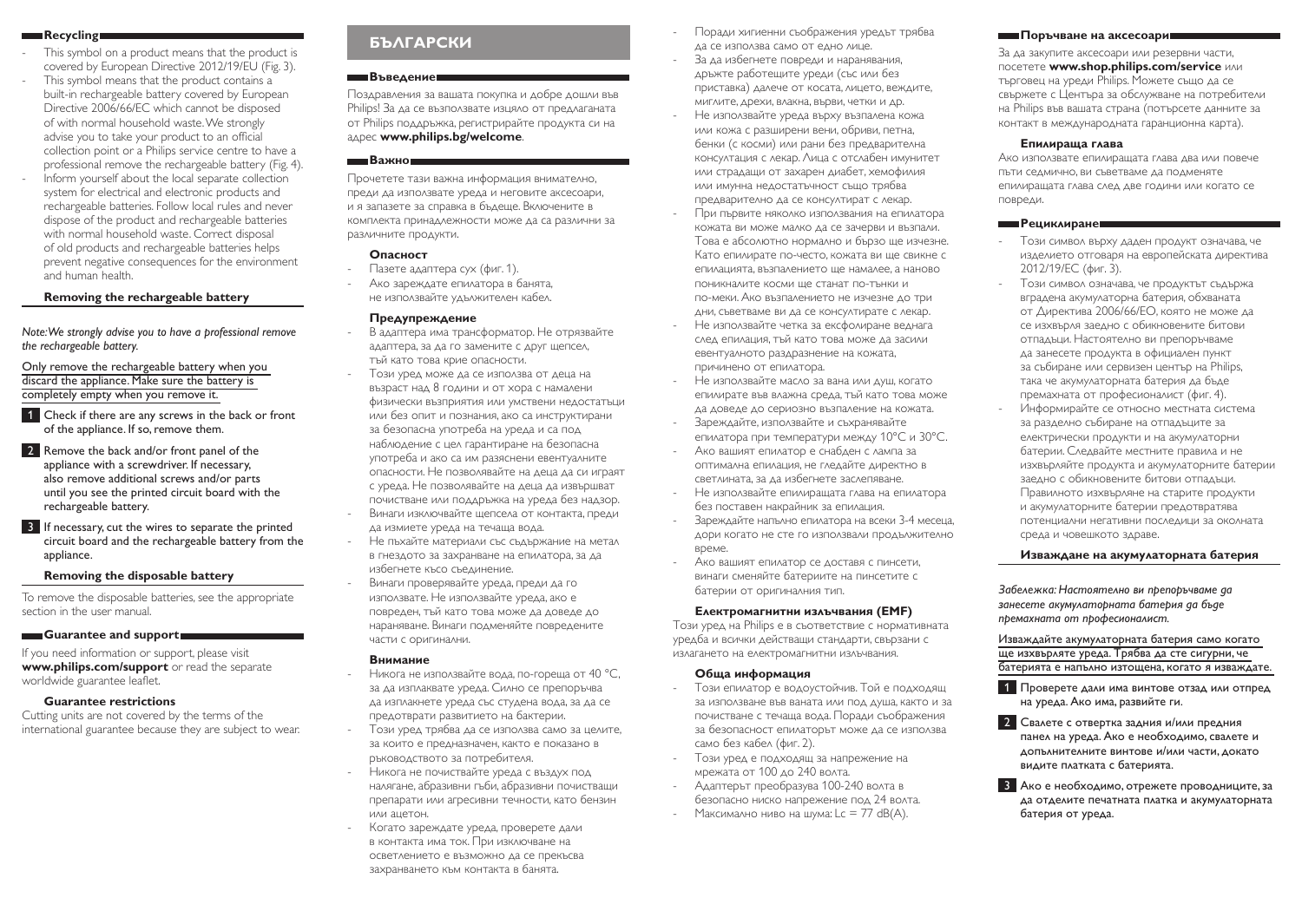#### **Изваждане на батерията за еднократна употреба**

За да свалите батериите за еднократна употреба, вижте съответния раздел в ръководството за потребителя.

#### **Гаранция и поддръжка**

Ако се нуждаете от информация или поддръжка, посетете **www.philips.bg/support** или прочетете листовката за международна гаранция.

#### **Ограничения на гаранцията**

Условията на международната гаранция не важат за подстригващите блокове, тъй като те подлежат на амортизация.

# **ČEŠTINA**

#### **Úvod**

Blahopřejeme vám k nákupu a vítáme vás ve společnosti Philips. Abyste mohli plně využít podpory, kterou Philips poskytuje, zaregistrujte svůj výrobek na adrese **www.philips.com/welcome**.

#### **Důležité**

Před použitím přístroje si pečlivě přečtěte tuto příručku s důležitými informacemi a uschovejte ji pro budoucí použití. Dodané příslušenství se může u různých výrobků lišit.

## **Nebezpečí**

- Adaptér udržujte v suchu (Obr. 1).
- Pokud epilátor dobíjíte v koupelně, nepoužívejte prodlužovací kabel.

## **Varování**

- Adaptér obsahuje transformátor. Proto tento adaptér nikdy nenahrazujte jinou zástrčkou, protože by mohla vzniknout nebezpečná situace.
- Děti od 8 let a osoby s omezenými fyzickými, senzorickými nebo mentálními schopnostmi nebo nedostatečnou zkušeností či znalostí mohou přístroj používat jedině v případě, že jsou pod dohledem nebo byly poučeny o bezpečném používání přístroje a rozumí všem rizikům spojeným s používáním přístroje. Čištění a uživatelskou údržbu nesmí provádět děti bez dozoru.
- Před čištěním pod tekoucí vodou přístroj vždy odpojte od sítě.
- Do zásuvky určené pro zástrčku epilátoru nezasouvejte žádné kovové předměty, aby nedošlo ke zkratu.
- Přístroj před použitím zkontrolujte. Nepoužívejte jej, pokud je poškozený. Mohlo by dojít ke zranění. Poškozené části vždy vyměňte za původní typ.

## **Upozornění**

- K oplachování přístroje nikdy nepoužívejte vodu teplejší než 40 °C. Důrazně se doporučuje přístroj oplachovat studenou vodou. Předejdete tím množení bakterií.
- Přístroj používejte pouze k účelu, ke kterému je určen, jak je vyobrazeno v uživatelské příručce.
- K čištění přístroje nikdy nepoužívejte stlačený vzduch, kovové žínky, abrazivní ani agresivní čisticí prostředky, jako je například benzín nebo aceton. Při nabíjení zkontrolujte, zda je zásuvka funkční.
- Zásuvky umístěné v koupelně mohou být často odpojeny, pokud je vypnuto osvětlení. Z hygienických důvodů by měla přístroj používat
- pouze jedna osoba.
- Abyste předešli případnému poškození nebo zranění (s nástavci i bez nich), dbejte na to, aby přístroje v provozu nebyly v blízkosti vlasů, obličeje, řas, obočí, tkanin, kabelů, kartáčů apod.
- Přístroj nepoužívejte bez konzultace s lékařem, pokud je pokožka podrážděná nebo pokud máte varikózní žilky, pupínky nebo mateřská znaménka (s chloupky), případně zranění. Osoby se zhoršeným imunitním systémem nebo osoby, které trpí mellitem, hemofilií nebo deficitem imunity, by se rovněž měly nejdříve poradit se svým lékařem.
- Po prvních epilacích může vaše pokožka mírně zčervenat a jevit určité podráždění. Tento jev je zcela normální a zakrátko zmizí. Po několika epilacích si na tento způsob odstraňování chloupků vaše pokožka zvykne, její podráždění se zmírní a nové chloupky budou dorůstat tenčí a jemnější. Kdyby podráždění pokožky do tří dnů nezmizelo, poraďte se se svým lékařem.
- Peelingový kartáč nepoužívejte ihned po epilaci, můžete tak zvýšit podráždění způsobené epilátorem.
- Při epilaci v mokrém prostředí nepoužívejte sprchové nebo koupelové oleje, mohlo by tak dojít k vážnému podráždění pokožky.
	- Epilátor nabíjejte, uchovávejte a používejte při teplotě mezi 10 °C a 30 °C.
- Pokud je epilátor vybaven světlem umožňujícím optimalizaci epilace, nedívejte se přímo do něj, aby vás neoslňovalo.
- Nepoužívejte epilační hlavu epilátoru bez jednoho z epilačních krytů.
- Epilátor zcela nabijte každé 3 až 4 měsíce, i pokud jej nebudete delší dobu používat.
- Pokud je epilátor dodáván s pinzetou, vždy vyměňujte baterie pinzety za baterie původního typu.

## **Elektromagnetická pole (EMP)**

Tento přístroj Philips odpovídá všem platným normám a směrnicím týkajícím se elektromagnetických polí.

## **Obecné informace**

- Tento epilátor je vodotěsný, le vhodný pro použití při koupeli nebo ve sprše a můžete jej omývat pod tekoucí vodou. Z důvodu bezpečnosti můžete epilátor používat pouze bez kabelu (Obr. 2).
- Přístroj lze připojit do sítě o napětí v rozmezí 100 až 240V.
- Adaptér transformuje 100V až 240V na bezpečné nízké napětí nižší než 24V.
- Maximální hladina hluku: Lc = 77 dB (A)

## **Objednávání příslušenství**

Chcete-li koupit příslušenství nebo náhradní součásti, navštivte adresu **www.shop.philips.com/service** nebo se obraťte na prodejce výrobků Philips. Také můžete kontaktovat středisko péče o zákazníky společnosti Philips ve své zemi (kontaktní informace naleznete na záručním listu s celosvětovou platností).

#### **Epilační hlava**

Pokud používáte epilační hlavu dvakrát či vícekrát týdně, doporučujeme vám provést její výměnu po 2 letech nebo v případě jejího poškození.

#### **Recyklace**

- Symbol na výrobku znamená, že výrobek splňuje evropskou směrnici 2012/19/EU (Obr. 3).
- Tento symbol znamená, že výrobek obsahuje vestavěnou nabíjecí baterii, na kterou se vztahuje evropská směrnice 2006/66/ES a kterou nelze likvidovat spolu s běžným komunálním odpadem. Důrazně doporučujeme, abyste zanesli výrobek do oficiálního sběrného místa nebo servisního střediska Philips a nechali vyjmutí nabíjecí baterie na odbornících (Obr. 4).
- Zjistěte si informace o místním systému sběru tříděného odpadu elektrických i elektronických výrobků a dobíjecích baterií. Dodržujte místní předpisy a nikdy nelikvidujte výrobek nebo dobíjecí baterie společně s běžným domácím odpadem. Správnou likvidací starých výrobků a dobíjecích baterií pomůžete předejít negativním dopadům na životní prostředí a lidské zdraví.

## **Vyjmutí nabíjecí baterie**

*Poznámka: Důrazně doporučujeme, abyste vyjmutí nabíjecí baterie nechali na odbornících.* 

Nabíjecí baterii z přístroje vyjměte pouze tehdy, až budete holicí strojek likvidovat. Budete-li baterii vyjímat, ujistěte se, že je zcela vybitá.

- <sup>1</sup> Zkontrolujte, zda se na zadní nebo přední straně přístroje nacházejí šrouby. Pokud ano, odstraňte je.
- 2 Pomocí šroubováku demontujte přední a/nebo zadní panel přístroje. V případě potřeby také demontujte další šrouby a/nebo díly, dokud neuvidíte desku s plošnými spoji a akumulátorem.
- 3 V případě potřeby přestřihnutím drátů oddělte desku s obvody a akumulátor od přístroje.

## **Vyjmutí baterie**

Baterie vyjměte podle pokynů v příslušné části uživatelské příručky.

## **Záruka a podpora**

Více informací a podpory naleznete na adrese **www.philips.com/support** nebo samostatném záručním listu s celosvětovou platností.

#### **Omezení záruky**

Na střihací jednotku se nevztahují podmínky mezinárodní záruky, neboť podléhá opotřebení.

## **EESTI**

### **Sissejuhatus**

Õnnitleme ostu puhul ja tere tulemast kasutama Philipsit! Philipsi tootetoe paremaks kasutamiseks registreerige oma toode saidil **www.philips.com/welcome**.

#### **Tähtis**

Enne seadme ja selle tarvikute kasutamist lugege oluline teave hoolikalt läbi ja hoidke see edaspidiseks alles. Kaasasolevad tarvikud võivad erinevate toodete puhul olla erinevad.

#### **Oht**

- Hoidke adapterit kuivana (In 1). - Kui laete epilaatorit vannitoas, ärge ühendage seda pikendusjuhtme abil.

### **Hoiatus**

- Adapteris on voolumuundur. Ärge lõigake adapterit ära, et asendada seda mõne teise pistikuga. See võib põhjustada ohtlikke olukordi.
- Seda seadet võivad kasutada lapsed alates 8. eluaastast ning füüsiliste puuete ja vaimuhäiretega isikud või isikud, kellel puuduvad kogemused ja teadmised, kui neid valvatakse või neile on antud juhendid seadme ohutu kasutamise kohta ja nad mõistavad sellega seotud ohte. Lapsed ei tohi seadmega mängida. Lapsed ei tohi seadet ilma järelevalveta puhastada ega hooldada.
- Võtke alati pistik pistikupesast välja enne seadme kraani all pesemist.
- Lühise tekke vältimiseks ärge sisestage epilaatori pesasse metalli sisaldavaid esemeid.
- Kontrollige alati enne seadme kasutamist selle korrasolekut. Ärge kasutage kahjustatud seadet, sest see võib põhjustada vigastusi. Vahetage alati kahjustatud osa originaalvaruosa vastu välja.

## **Ettevaatust**

- Ärge kunagi kasutage seadme loputamiseks 40 °C kuumemat vett. Soovitame tungivalt loputada seadet külma veega, et vältida bakterite levikut.
- Kasutage seda seadet üksnes selleks ettenähtud otstarbel kasutusjuhendi kohaselt.
- Ärge kunagi kasutage seadme puhastamiseks suruõhku, küürimiskäsna, abrasiivseid puhastusvahendeid ega ka sööbivaid vedelikke nagu bensiin või atsetoon.
- Veenduge, et seadme laadimise ajal on seinakontaktis pinge. Koos valguse väljalülitamisega võidakse ka vannitoa pardlikontaktis elekter välja lülitada.
- Hügieenilistel põhjustel peaks seadet ainult üks isik kasutama.
- Kahjustuste ja vigastuste ennetamiseks hoidke töötavaid seadmeid (otsakuga või ilma) piisavalt kaugel oma juustest, näost, kulmudest, ripsmetest, rõivastest, niitidest-lõngadest, juhtmetest, harjadest jne.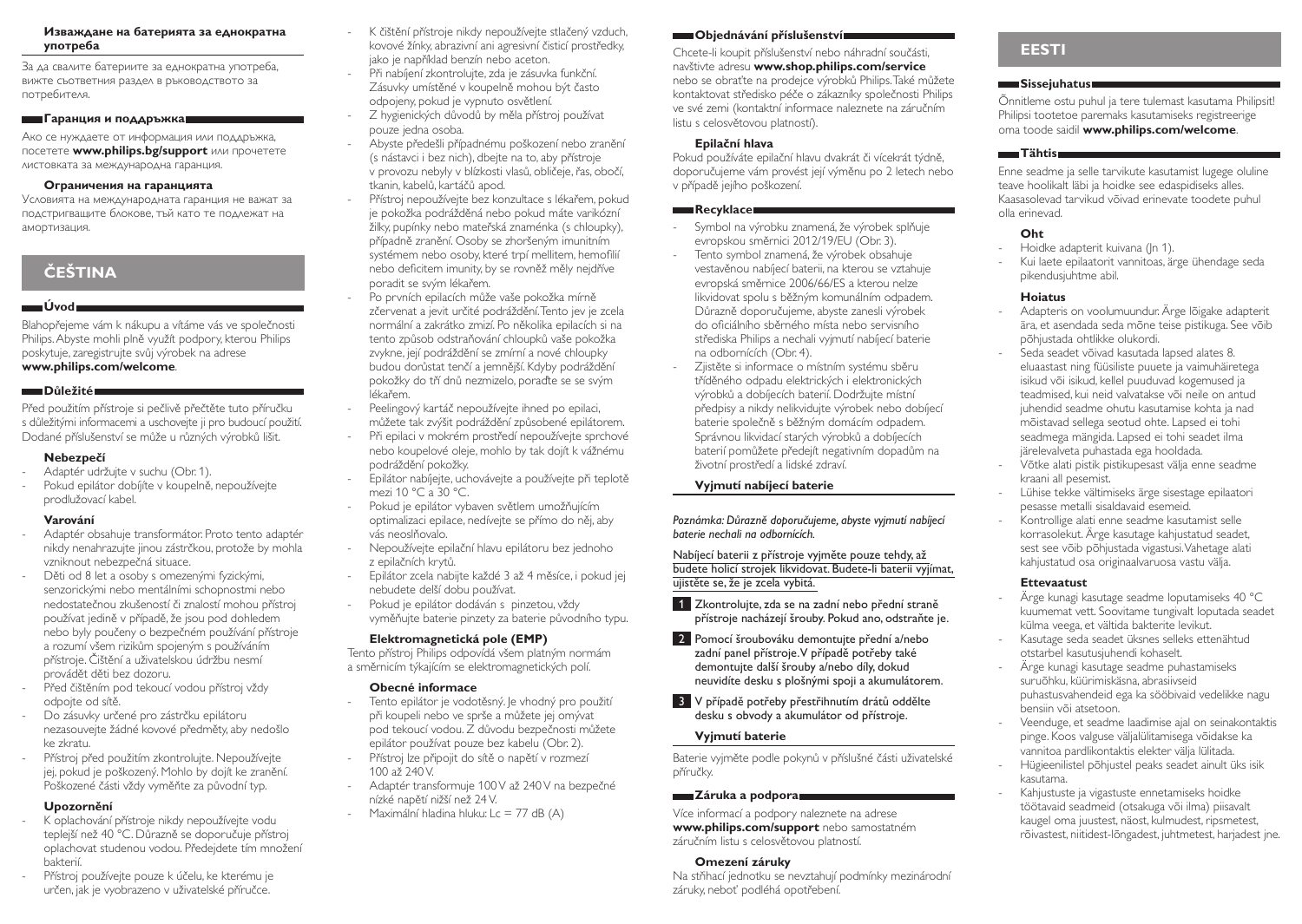- Ärge kasutage seadet ilma arstiga konsulteerimata, kui nahk on ärritatud, kui nahal on varikoossed veenid, vinnid, laigud, sünnimärgid (karvadega) või haavad. Nõrgenenud immuunvastusega inimesed või inimesed, kes põevad suhkurtõbe, hemofiiliat või immuunpuudulikkust, peaksid samuti enne arstiga nõu pidama.
- Pärast esimesi epilaatori kasutuskordi võib nahk muutuda kergelt punaseks ja ärritunuks. See nähtus on täiesti loomulik ja kaob varsti. Epilaatorit sagedamini kasutades harjub nahk epileerimisega, nahaärritus väheneb ja karvad, mis uuesti kasvavad, on õrnemad ja pehmemad. Kui nahaärritus ei ole kolme päeva jooksul kadunud, soovitame konsulteerida arstiga.
- Ärge kasutage koorimisharja kohe pärast epileerimist, kuna see võib suurendada epilaatori tekitatava võimaliku nahaärrituse ohtu.
- Märgades tingimustes epileerides ärge kasutage vanni- ega dušiõlisid, kuna need võivad tugevat nahaärritust põhjustada.
- Laadige, kasutage ja hoiustage epilaatorit temperatuuril 10-30 °C.
- Kui epilaator on varustatud valgustiga optimaalse epileerimistulemuse saavutamiseks, ärge vaadake otse valgustisse, sest see võib teid ajutiselt pimestada.
- Ärge kasutage epilaatori epileerimispead ilma ühegi otsakuta.
- Laadige epilaatori aku iga 3 kuni 4 kuu tagant täiesti täis, isegi siis, kui te ei ole seda pikka aega kasutanud.
- Kui teie epilaator on varustatud pintsettidega, asendage pintsettide patareid alati originaalpatareidega.

## **Elektromagnetväljad (EMF)**

See Philipsi seade vastab kõikidele kokkupuudet elektromagnetiliste väljadega käsitlevatele kohaldatavatele standarditele ja õigusnormidele.

## **Üldteave**

- See epilaator on veekindel. Seda võib kasutada nii vannis kui ka duši all, aga ka kraani all puhastada. Seetõttu saab epilaatorit ohutuse tagamiseks ainult ilma juhtmeta kasutada (Jn 2).
- Seadet sobib kasutada toitepingel 100-240 volti.
- Adapter muundab 100–240 voldise pinge ohutuks vähem kui 24-voldiseks pingeks.
- Maksimaalne müratase: Lc = 77 dB(A).

## **Tarvikute tellimine**

Tarvikute või varuosade ostmiseks külastage veebilehte **www.shop.philips.com/service** või pöörduge oma Philipsi edasimüüja poole. Võite samuti ühendust võtta oma riigi Philipsi klienditeeninduskeskusega (vt kontaktandmeid üleilmselt garantiilehelt).

## **Epileerimispea**

Kui kasutate epileerimispead kaks korda nädalas või rohkem, soovitame epileerimispea asendada pärast kahe aasta möödumist või kui see on kahjustunud.

## **Ringlussevõtt**

- See tootel olev sümbol tähendab, et tootele kehtib Euroopa Liidu direktiiv 2012/19/EL (Jn 3).
- See sümbol tähendab, et toode sisaldab sisseehitatud laetavat akut, mille suhtes kehtib Euroopa direktiiv 2006/66/EÜ ja mida ei tohi visata tavaliste olmejäätmete hulka. Soovitame teil tungivalt viia toode ametlikku kogumispunkti või Philipsi hoolduskeskusesse, et lasta laetav aku asjatundjal eemaldada (Jn 4).
- Viige ennast kurssi elektriliste ja elektrooniliste toodete ja patareide kohaliku lahuskogumise süsteemiga. Järgige kohalikke eeskirju ja ärge visake seda toodet ja patareisid tavaliste olmejäätmete hulka. Kasutatud toodete ja laetavate patareide õigel viisil kasutusest kõrvaldamine aitab ära hoida võimalikke kahjulikke tagajärgi keskkonnale ja inimese tervisele.

## **Laetava aku eemaldamine**

*Märkus: soovitame teil tungivalt lasta laetav aku asjatundjal eemaldada.* 

Võtke laetav aku seadmest välja ainult seadme kasutusest kõrvaldamisel. Veenduge, et aku oleks eemaldamisel täiesti tühi.

- 1 Veenduge, et seadme esi- ega tagaküljel ei ole kruvisid. Kui on, eemaldage need.
- **2** Eemaldage kruvikeeraja abil seadme tagumine paneel ja/või esipaneel. Vajadusel eemaldage ka kruvid ja/või osad, kuni näete trükkplaati koos laetava akuga.
- 3 Vajadusel lõigake trükkplaadi ja aku seadmest eraldamiseks juhtmed läbi.

## **Ühekordse patarei eemaldamine**

Ühekordsete patareide eemaldamiseks vt kasutusjuhendi vastavat jaotist.

## **Garantii ja tugi**

Kui vajate teavet või abi, külastage Philipsi veebilehte **www.philips.com/support** või lugege läbi üleilmne garantiileht.

## **Garantiipiirangud**

Lõikepead pole rahvusvaheliste garantiitingimustega reguleeritud, sest need on kuluvad osad.

# **HRVATSKI**

#### **Uvod** Čestitamo na kupnji i dobro došli u Philips! Kako biste u potpunosti iskoristili podršku koju nudi tvrtka Philips, registrirajte svoj proizvod na: **www.philips.com/**

#### **welcome**.

### **Važno**

Prije uporabe aparata i nastavaka pažljivo pročitajte ove važne informacije i spremite ih za buduće potrebe. Nastavci se mogu razlikovati ovisno o modelu proizvoda.

## **Opasnost**

- Pazite da adapter uvijek bude suh (Sl, 1).
- Ako epilator punite u kupaonici, nemojte upotrebljavati produžni kabel.

## **Upozorenje**

- Adapter sadrži transformator. Nikada ne zamjenjujte adapter nekim drugim jer je to opasno.
- Ovaj aparat mogu upotrebljavati djeca iznad 8 godina starosti i osobe sa smanjenim fizičkim, senzornim ili mentalnim sposobnostima te osobe koje nemaju dovoljno iskustva i znanja, pod uvjetom da su pod nadzorom ili da su primili upute u vezi rukovanja aparatom na siguran način te razumiju moguće opasnosti. Djeca se ne smiju igrati aparatom. Ako nisu pod nadzorom, djeca ne smiju čistiti aparat ili ga održavati.
- Obavezno iskopčajte aparat prije čišćenja pod mlazom vode.
- Nemojte umetati predmete koji sadrže metal u utičnicu epilatora kako biste izbjegli kratke spojeve.
- Aparat obavezno provjerite prije uporabe. Nemojte koristiti aparat ako je oštećen jer biste se mogli ozlijediti. Oštećeni dio obavezno zamijenite originalnim.

## **Oprez**

- Za ispiranje aparata nikada nemojte upotrebljavati vodu čija temperatura prelazi 40 °C. Preporučujemo ispiranje aparata hladnom vodom kako biste spriječili razvoj bakterija.
- Aparat koristite isključivo za svrhu kojoj je namijenjen, kao što je prikazano u korisničkom priručniku.
- Za čišćenje aparata nikada nemojte upotrebljavati zračni mlaz, spužvice za ribanje, abrazivna sredstva za čišćenje ili agresivne tekućine poput benzina ili acetona.
- Prilikom punjenja aparata provjerite je li utičnica pod naponom. Napajanje utičnica u utičnicama u kupaonici može se prekinuti kada se isključi svjetlo. - Iz higijenskih razloga, aparat bi trebala koristiti samo
- jedna osoba.
- Kako biste izbjegli oštećenja i ozljede, uključene aparate (s nastavcima ili bez njih) držite dalje od kose, lica, obrva, trepavica, odjeće, niti, traka, četki itd.
- Aparat nemojte koristiti na nadraženoj koži ili koži s proširenim venama, osipom, madežima (s dlačicama) ili ranama bez prethodne konzultacije s liječnikom. Osobe smanjenog imuniteta ili osobe koje boluju od dijabetesa, hemofilije ili imunodeficijencije također se prije uporabe trebaju obratiti liječniku.
- Nakon prvih nekoliko uporaba epilatora može se pojaviti slabije crvenilo i nadraženost kože. Ta je pojava sasvim normalna i brzo nestaje. Češćom epilacijom koža se navikava na epilaciju, nadraženost se smanjuje, a izrasle dlačice postaju tanje i mekše. Ako nadraženost ne nestane unutar tri dana, savjetujemo da se obratite liječniku.
- Četku za piling nemojte koristiti odmah nakon epilacije jer na taj način možete pogoršati eventualnu iritaciju kože koja je nastala epilacijom.
- Prilikom epilacije u vlažnim uvjetima nemojte koristiti ulja za kupanje ili tuširanje jer to može ozbiljno nadražiti kožu.
- Epilator punite, koristite i odlažite pri temperaturama između 10 °C i 30 °C.
- Ako epilator ima svjetlo za optimalnu epilaciju, nemojte gledati izravno u njega kako vas ne bi zaslijepilo.
- Epilacijsku glavu epilatora nemojte koristiti bez jedne od epilacijskih kapica.
- Potpuno napunite epilator svaka 3 4 mjeseca, čak i ako ga duže vrijeme ne koristite.
- Ako je uz epilator priložena pinceta, baterije pincete obavezno zamijenite originalnim baterijama.

## **Elektromagnetska polja (EMF)**

Ovaj aparat tvrtke Philips sukladan je svim primjenjivim standardima i propisima koji se tiču izloženosti elektromagnetskim poljima.

## **Općenito**

- Epilator je vodootporan. Pogodan je za uporabu u kadi ili pod tušem te za pranje pod mlazom vode. Iz sigurnosnih razloga epilator se može koristiti samo bežično (Sl. 2).
- Aparat je pogodan za napone između 100 i 240 V.
- Adapter za napajanje pretvara napon od 100 240 V u siguran niski napon manji od 24 V.
- Maksimalna razina buke:  $Lc = 77$  dB  $(A)$ .

## **Naručivanje dodatnog pribora**

Kako biste kupili dodatni pribor ili rezervne dijelove, posjetite **www.shop.philips.com/service** ili se obratite prodavaču proizvoda tvrtke Philips. Možete kontaktirati i centar za potrošače tvrtke Philips u svojoj državi (podatke za kontakt pronaći ćete u međunarodnom jamstvenom listu).

## **Epilacijska glava**

Ako epilacijsku glavu koristite dva ili više puta tjedno, savjetujemo vam da je zamijenite nakon dvije godine ili kada se ošteti.

## **Recikliranje**

- Ovaj simbol na proizvodu znači da je proizvod obuhvaćen direktivom Europske unije 2012/19/EU (Sl. 3).
- Ovaj simbol naznačuje da proizvod sadrži ugrađene punjive baterije koje su obuhvaćene EU direktivom 2006/66/EC koje se ne smiju odlagati s uobičajenim kućanskim otpadom. Izričito preporučujemo da proizvod odnesete na službeno mjesto za prikupljanje ili u servisni centar tvrtke Philips gdje će stručna osoba izvaditi punjivu bateriju (Sl. 4). Informirajte se o lokalnom sustavu za zasebno prikupljanje električnih i elektroničkih proizvoda i punjivih baterija. Slijedite lokalne propise i nikada ne odlažite proizvod i punjive baterije s normalnim kućanskim otpadom. Pravilno odlaganje starih proizvoda i punjivih baterija pridonosi sprječavanju negativnih posljedica za okoliš i ljudsko zdravlje.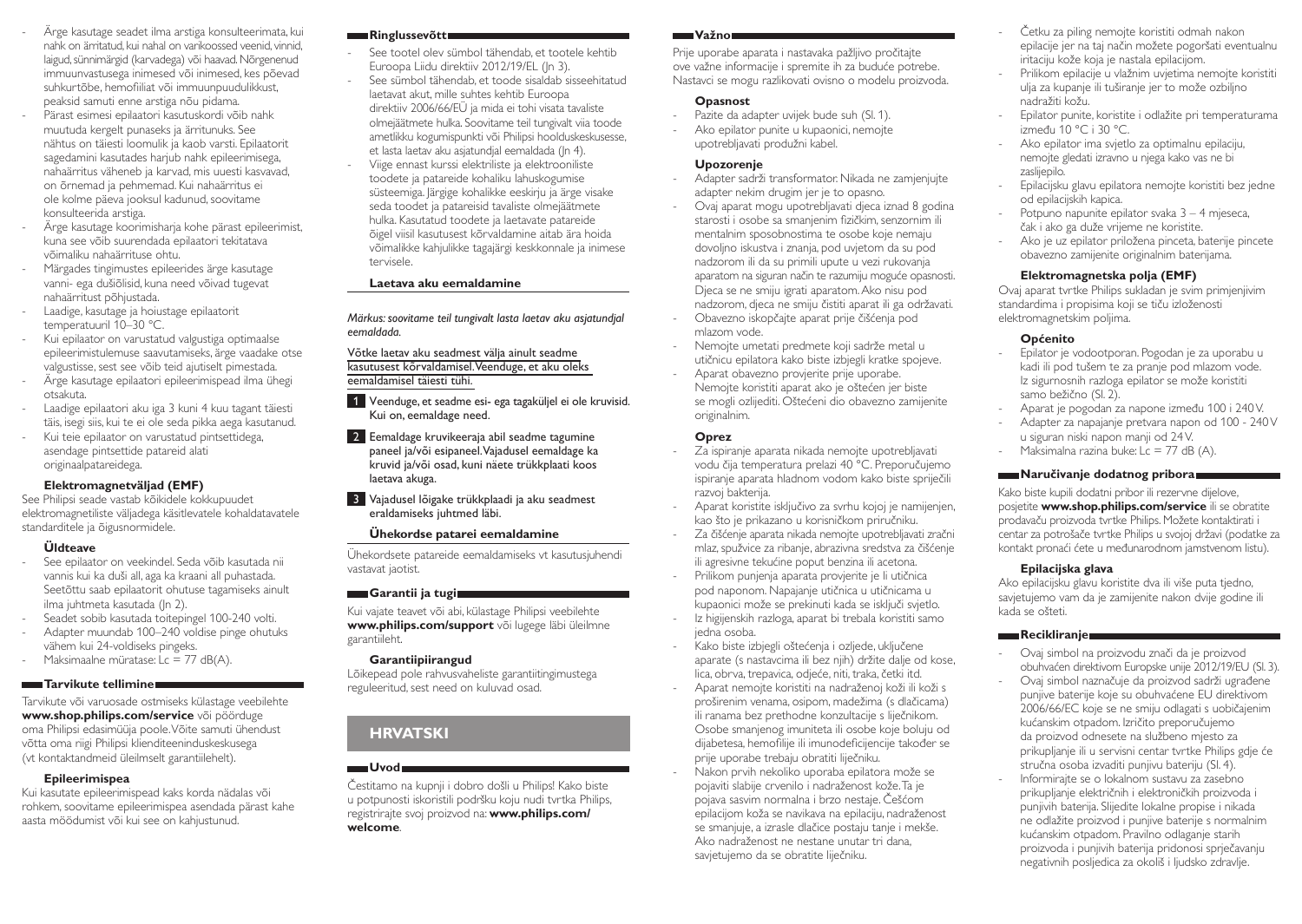#### **Vađenje punjive baterije**

*Napomena: Izričito preporučujemo da vađenje punjive baterije prepustite profesionalcu.* 

Punjivu bateriju izvadite tek kada odlučite baciti aparat. Prije vađenja povjerite je li baterija potpuno prazna.

1 Provjerite ima li vijaka na stražnjoj ili prednjoj strani aparata. Izvadite ih ako ih ima.

2 Stražnju i/ili prednju ploču aparata odvojite pomoću odvijača. Ako je potrebno, vadite i dodatne vijke i/ ili dijelove dok ne dođete do ploče sa sklopom i punjive baterije.

3 Po potrebi prerežite žice kako biste odvojili ploču sa sklopom i punjivu bateriju od aparata.

#### **Vađenje baterije za jednokratnu uporabu**

Upute za vađenje baterija za jednokratnu uporabu potražite u odgovarajućem odjeljku korisničkog priručnika.

#### **Jamstvo i podrška**

Ako trebate informacije ili podršku, posjetite **www.philips.com/support** ili pročitajte zasebni međunarodni jamstveni list.

#### **Ograničenja jamstva**

Jedinice za rezanje nisu pokrivene odredbama međunarodnog jamstva jer su podložne trošenju.

## **MAGYAR**

#### **Bevezetés**

Köszönjük, hogy Philips terméket vásárolt! A Philips által biztosított teljes körű támogatáshoz regisztrálja termékét a **www.philips.com/welcome** oldalon.

#### **Fontos!**

A készülék és tartozékainak használata előtt figyelmesen olvassa el a fontos tudnivalókat, és őrizze meg későbbi használatra. A mellékelt tartozékok termékenként különbözők lehetnek.

## **Vigyázat!**

- Tartsa szárazon az adaptert (ábra 1).
- Ha fürdőszobában tölti az epilátort, ne használjon hosszabbítót.

#### **Figyelmeztetés**

- Az adapter tartalmaz egy transzformátort. Az adapter más csatlakozóval nem helyettesíthető, ezért ne vágja el, mert az veszélyes lehet.
- A készüléket 8 éven felüli gyermekek, illetve csökkent fizikai, érzékszervi vagy szellemi képességekkel rendelkező, vagy a készülék működtetésében járatlan személyek is használhatják, amennyiben ezt felügyelet mellett teszik, illetve ismerik a készülék biztonságos működtetésének módját és az azzal járó veszélyeket. Ne engedje, hogy a gyermekek játsszanak a készülékkel. Gyermekek felügyelet nélkül nem tisztíthatják a készüléket, és nem végezhetnek felhasználói karbantartást rajta.
- Folyóvizes tisztítás előtt mindig húzza ki a készülék csatlakozóját a fali aljzatból.
- A rövidzárlat elkerülése érdekében ne helyezzen fémtartalmú anyagot az epilátor aljzatába.
- Használat előtt mindig ellenőrizze a készüléket. Ne használja a készüléket, ha megsérült, mert az sérüléshez vezethet. Minden esetben eredeti típusúra cserélje ki a sérült alkatrészt.

### **Figyelmeztetés!**

- Soha ne használjon 40 °C-nál melegebb vizet a készülék leöblítéséhez. Kifejezetten ajánljuk, hogy hideg vízzel öblítse le a készüléket a baktériumok elszaporodásának megelőzése érdekében.
- A készüléket csak a használati útmutatóban jelzett rendeltetésszerű célra használja.
- A készülék tisztításához ne használjon sűrített levegőt, dörzsszivacsot, maró hatású tisztítószert vagy súrolószert (pl. benzin vagy aceton).
- Ellenőrizze, hogy a készülék töltése közben van-e feszültség a konnektorban. A fürdőszobai konnektorok gyakran feszültségmentessé válnak, ha a világítást kikapcsolja.
- A készüléket higiéniai okokból csak egy személy használhatia.
- A sérülések és az anyagi kár megelőzése érdekében a működő (tartozékkal ellátott vagy anélküli) készüléket tartsa távol a hajától, arcától, szemöldökétől, szempillájától, ruházatától, fonalaktól, vezetéktől, keféktől stb.
- Mielőtt gyulladt, visszértágulásos, kiütéses, pattanásos, (szőrös) anyajegyes vagy sebhelyes bőrön használná a készüléket, kérje ki orvosa véleményét. Legyengült védekezőrendszerű, cukorbeteg, vérzékeny vagy immunhiányos személyek ugyancsak először orvosukkal beszéljék meg a készülék használatát.
- Az epilátor használatakor az első néhány alkalommal kissé pirossá, gyulladttá válhat a bőre. Ez teljesen természetes, hamar megszűnő jelenség. Néhány epilálás után bőre hozzászokik a szőrtelenítéshez, az ingerlő hatás mérséklődik, a kinövő szőrszálak pedig vékonyabbak és puhábbak lesznek. Ha a bőrgyulladás nem szűnik meg három napon belül, akkor javasolt orvoshoz fordulni.
- Ne használja a hámlasztókefét közvetlenül epilálás után, mivel ez növelheti az epilálást követő bőrirritáció veszélyét.
- Vizes epilálás közben ne használjon fürdő- vagy tusolóolajokat, mert azok komoly bőrirritációhoz vezethetnek.
- Az epilátort 10 °C és 30 °C közötti hőmérsékleten töltse, tárolja és használja.
- Ha az epilátor világítással van ellátva az optimális szőrtelenítés érdekében, ne nézzen közvetlenül a fénybe, mert az elvakíthatja.
- Ne használja az epilátor epilálófejét epilálósapka nélkül.
- Minden 3-4 hónapban teljesen töltse fel az epilátort, még akkor is, ha hosszabb ideig nem használta azt.
- Ha az epilátorhoz csipesz is tartozik, a csipesz elemeit mindig az eredeti típusúra cserélje ki.

## **Elektromágneses mezők (EMF)**

Ez a Philips készülék az elektromágneses terekre érvényes összes vonatkozó szabványnak és előírásnak megfelel

## **Általános információk**

- Az epilátor vízálló kialakítású. A készülék lehetővé teszi a fürdés vagy tusolás közben történő használatot, illetve a csap alatt történő tisztítást. Biztonsági okokból az epilátor csak vezeték nélküli használatot tesz lehetővé (ábra 2).
- A készülék 100 és 240 V közötti feszültséggel használható.
- Az adapter a 100–240 voltos feszültséget biztonságos, legfeljebb 24 voltos feszültségre alakítja át.
- Maximum zajszint:  $Lc = 77$  dB  $(A)$

### **Tartozékok rendelése**

Tartozékok és cserealkatrészek vásárlásához látogasson el a **www.shop.philips.com/service** weboldalra, vagy Philips márkakereskedőjéhez. Az adott ország Philips vevőszolgálatával is felveheti a kapcsolatot (az elérhetőségeket a világszerte érvényes garancialevélben találja).

#### **Epilálófej**

Ha az epilátorfejet heti két alkalommal vagy gyakrabban használja, akkor tanácsos az epilátorfejet két év múlva vagy meghibásodás esetén kicserélni.

#### **Újrahasznosítás**

- Ha ez a szimbólum szerepel a terméken, az azt jelenti, hogy a termék megfelel a 2012/19/EU európai irányelv követelményeinek (ábra 3).
- Ez a szimbólum azt jelzi, hogy a termék beépített akkumulátorral működik, amelyre a 2006/66/EK jelű irányelv vonatkozik, és nem kezelhető normál háztartási hulladékként. Javasoljuk, hogy vigye el készülékét hivatalos gyűjtőhelyre vagy a Philips szervizközpontba, hogy szakember távolítsa el az akkumulátort (ábra 4).
- Tájékozódjon az elektromos és elektronikus termékek és beépített akkumulátorok szelektív hulladékként történő gyűjtésének helyi feltételeiről. Kövesse a helyi szabályokat, és ne dobja az elhasznált terméket és beépített akkumulátort a háztartási hulladékgyűjtőbe. Az elhasznált termék és beépített akkumulátor megfelelő hulladékkezelése segítséget nyújt a környezettel és az emberi egészséggel kapcsolatos negatív következmények megelőzésében.

#### **Az akkumulátor eltávolítása**

#### *Megjegyzés: Ajánlott, hogy szakember távolítsa el az akkumulátort.*

#### Kizárólag a készülék leselejtezésekor vegye ki a készülékből az akkumulátort. Előtte győződjön meg róla, hogy az akkumulátor teljesen lemerült-e.

1 Ellenőrizze, hogy a készülék hátulsó részén vannak-e csavarok, és ha igen, távolítsa el azokat.

- **2** Csavarhúzó segítségével távolítsa el a készülék hátulsó és/vagy elülső paneljét. Ha szükséges, távolítsa el a további csavarokat és/vagy alkatrészeket, amíg nem találja az nyomtatott áramkörrel ellátott újratölthető akkumulátort.
- 3 Ha szükséges, vágja el a vezetékeket a nyomtatott áramköri lap és az akkumulátor a készülékről való eltávolításához.

#### **Az egyszer használatos akkumulátor eltávolítása**

Az egyszer használatos elemek eltávolításához lásd a megfelelő fejezetet a felhasználói kézikönyvben.

### **Garancia és terméktámogatás**

Ha információra vagy támogatásra van szüksége, látogasson el a **www.philips.com/support** weboldalra, vagy olvassa el a különálló, világszerte érvényes garancialevelet.

## **A garancia feltételei**

A nemzetközi garanciafeltételek nem vonatkoznak a vágóegységekre, mivel azok fogyóeszközök.

# **SLOVENSKY**

### **Úvod**

Gratulujeme Vám ku kúpe a vitajte medzi zákazníkmi spoločnosti Philips! Ak chcete využiť všetky výhody zákazníckej podpory spoločnosti Philips, zaregistrujte svoj výrobok na adrese **www.philips.com/welcome**.

#### **Dôležité**

Pred použitím zariadenia a jeho príslušenstva si pozorne prečítajte tieto dôležité informácie a uschovajte ich na neskoršie použitie. Dodané príslušenstvo sa pre rôzne výrobky môže líšiť.

#### **Nebezpečenstvo**

- Adaptér udržiavajte v suchu (Obr. 1).
- V prípade, že epilátor nabíjate v kúpeľni, nepoužívajte predlžovací kábel.

#### **Varovanie**

- Súčasťou adaptéra je transformátor. Adaptér nesmiete oddeliť a vymeniť za iný typ zástrčky, lebo by ste mohli spôsobiť nebezpečnú situáciu.
- Toto zariadenie môžu používať deti staršie ako 8 rokov a osoby, ktoré majú obmedzené telesné, zmyslové alebo mentálne schopnosti alebo nemajú dostatok skúseností a znalostí, pokiaľ sú pod dozorom alebo im bolo vysvetlené bezpečné používanie tohto zariadenia a za predpokladu, že rozumejú príslušným rizikám. Deti sa nesmú hrať s týmto zariadením.
- Deti nesmú bez dozoru čistiť ani vykonávať údržbu tohto zariadenia.
- Pred čistením pod tečúcou vodou zariadenie vždy odpojte zo siete.
- Do zásuvky na epilátore nevkladajte predmety obsahujúce kovy, aby nedošlo ku skratu.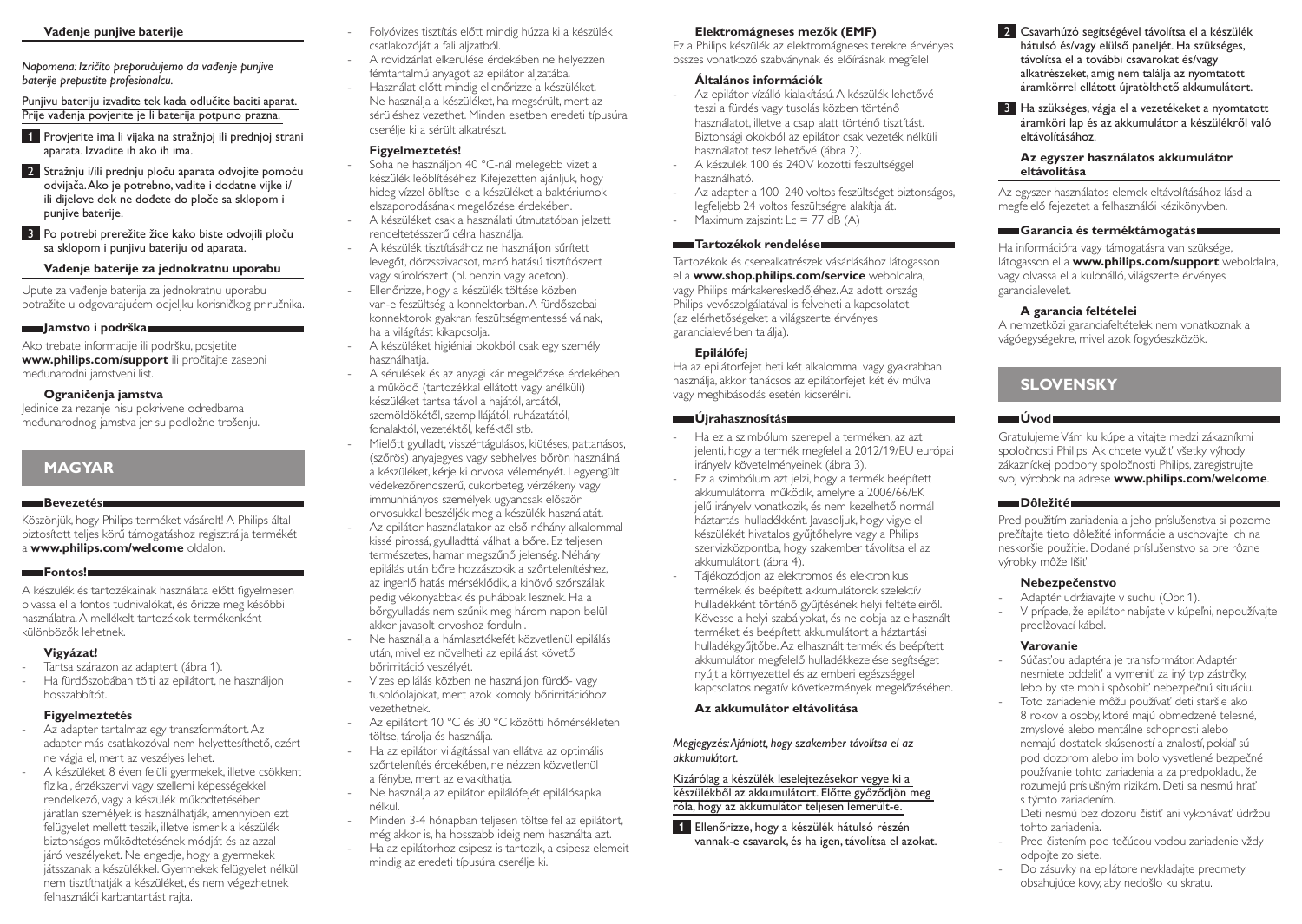Pred každým použitím zariadenie skontrolujte. Zariadenie nepoužívajte, ak je poškodené, pretože by mohlo dôjsť k zraneniu. Vždy vymeňte poškodenú súčasť za originálny diel.

#### **Výstraha**

- Na oplachovanie zariadenia nikdy nepoužívajte vodu teplejšiu ako 40 °C. Dôrazne odporúčame zariadenie oplachovať studenou vodou, aby sa zabránilo rozmnožovaniu baktérií.
- Toto zariadenie používajte len na predpísaný účel podľa pokynov uvedených v návode na používanie.
- Na čistenie zariadenia nikdy nepoužívajte stlačený vzduch, drôtenky, drsné čistiace prostriedky ani agresívne kvapaliny ako benzín alebo acetón.
- Pri nabíjaní batérie skontrolujte, či je zásuvka pod prúdom. Ak je v kúpeľni vypnuté svetlo, zásuvky v kúpeľniach nemusia byť pod prúdom.
- Z hygienických dôvodov by zariadenie mala používať len jedna osoba.
- Aby ste predišli poškodeniu a riziku poranenia, nepribližujte sa so zapnutými zariadeniami (s nadstavcom alebo bez neho) k vlasom, tvári, mihalniciam, obočiu, oblečeniu, nitiam, káblom, kefám a pod.
- Zariadenie nepoužívajte na epiláciu podráždenej pokožky alebo pokožky s kŕčovými žilami, vyrážkami, bradavicami, materskými znamienkami (s chĺpkami) alebo ranami, ale najskôr sa obráťte na svojho lekára. Osoby s oslabenou imunitou alebo osoby trpiace na cukrovku, hemofíliu alebo imunitnou nedostatočnosťou sa musia tiež najskôr poradiť so svojím lekárom.
- Po prvých epiláciách môže vaša pokožka sčervenať a byť podráždená. Je to bežný jav, ktorý čoskoro odznie. Keď budete používať epilátor pravidelne, vaša pokožka si na epiláciu privykne, nepodráždi sa a nové chĺpky narastú tenšie a jemnejšie. Ak podráždenie pokožky neprejde ani po troch dňoch, odporúčame navštíviť lekára.
- Nepoužívate exfoliačnú kefku bezprostredne po epilácii, lebo môže zvýšiť možné podráždenie pokožky spôsobené epilátorom.
- Pri epilácii mokrej pokožky nepoužívajte oleje do kúpeľa ani sprchovacie oleje, pretože by mohlo dôjsť k vážnemu podráždeniu pokožky.
- Epilátor nabíjajte, používajte a odkladajte pri teplotách 10 °C až 30 °C.
- Ak je epilátor vybavený svetlo pre optimálnu epiláciu, nepozerajte sa priamo do svetla, aby ste predišli oslneniu.
- Epilačnú hlavu epilátora nepoužívate bez niektorého z epilačných krytov.
- Epilátor nabíjajte každé 3 až 4 mesiace, a to aj v prípade, ak ho dlhšiu dobu nebudete používať.
- Ak sa epilátor dodáva s pinzetou, vždy vymeňte batérie v pinzete za originálne batérie.

#### **Elektromagnetické polia (EMF)**

Toto zariadenie značky Philips vyhovuje všetkým príslušným normám a smerniciam týkajúcim sa vystavenia elektromagnetickým poliam.

#### **Všeobecné informácie**

- Tento epilátor je odolný voči vode. Je vhodný na použitie vo vani alebo sprche a na čistenie pod tečúcou vodou. Z bezpečnostných dôvodov môžete epilátor preto používať len bez kábla (Obr. 2).
- Toto zariadenie môžete pripojiť do siete s napätím 100 až 240 voltov.
- Adaptér transformuje napätie 100 240V na bezpečné napätie nižšie ako 24V.
- Maximálna deklarovaná hodnota emisie hluku je 77 dB(A).

#### **Objednávanie príslušenstva**

Ak si chcete zakúpiť príslušenstvo alebo náhradné diely, navštívte webovú stránku **www.shop.philips.com/** service, prípadne sa obráťte na predajcu výrobkov značky Philips. Obrátiť sa môžete aj na Stredisko starostlivosti o zákazníkov spoločnosti Philips vo vašej krajine (podrobnosti nájdete v priloženom celosvetovo platnom záručnom liste).

#### **Epilačná hlava**

Ak holiacu hlavu používate dva alebo viackrát týždenne, odporúčame vám, aby ste holiacu hlavu vymenili po dvoch rokoch používania, prípadne vtedy, keď sa poškodí.

#### **Recyklácia**

- Tento symbol na výrobku znamená, že sa na daný výrobok vzťahuje Európska smernica 2012/19/EÚ (Obr. 3).
- Tento symbol znamená, že výrobok obsahuje vstavané dobíjateľné batérie, ktoré na základe smernice Európskej únie 2006/66/ES nemožno likvidovať spolu s bežným domovým odpadom. Výslovne odporúčame, aby ste svoj výrobok odovzdali v mieste oficiálneho zberu alebo v servisnom stredisku autorizovanom spoločnosťou Philips, kde dobíjateľnú batériu zlikviduje odborník (Obr. 4).
- Informujte sa o lokálnom systéme separovaného zberu odpadu pre elektrické a elektronické zariadenia a nabíjateľné batérie. Postupujte podľa miestnych predpisov a nikdy nelikvidujte výrobok ani nabíjateľné batérie s bežným komunálnym odpadom. Správna likvidácia starých výrobkov a nabíjateľných batérií pomáha zabrániť negatívnym dopadom na životné prostredie a ľudské zdravie.

#### **Vyberanie nabíjateľnej batérie**

*Upozornenie: Výslovne odporúčame, aby dobíjateľnú batériu zlikvidoval odborník.* 

#### Nabíjateľnú batériu vyberte až pri likvidácii zariadenia. Pred vybratím batérie sa uistite, že je úplne vybitá.

- 1 Skontrolujte, či sa na zadnej alebo prednej strane zariadenia nachádzajú skrutky. Ak áno, odstráňte ich.
- 2 Skrutkovačom odstráňte zadný alebo predný panel zariadenia. Ak treba, odstráňte aj ďalšie skrutky alebo diely, až kým sa nedostanete k plošnému spoju s nabíjateľnou batériou.

## 3 Ak treba, prestrihnite vodiče, aby ste oddelili dosku plošných spojov a nabíjateľnú batériu od zariadenia.

## **Vyberanie jednorazovej batérie**

Ak chcete odstrániť jednorazové batérie, pozrite si príslušnú kapitolu v návode na používanie.

#### **Záruka a podpora**

Ak potrebujete informácie alebo podporu, navštívte webovú stránku **www.philips.com/support** alebo si preštudujte informácie v priloženom celosvetovo platnom .<br>záručnom liste

#### **Obmedzenia záruky**

Na holiacu jednotku/strihaciu jednotku sa nevzťahujú podmienky medzinárodnej záruky, pretože sa používaním opotrebováva.

# **SLOVENŠČINA**

## **Uvod**

Čestitamo vam za nakup in dobrodošli pri Philipsu! Če želite popolnoma izkoristiti podporo, ki jo nudi Philips, registrirajte izdelek na **www.philips.com/welcome**.

#### **Pomembno**

Pred uporabo aparata in nastavkov natančno preberite te pomembne informacije in jih shranite za poznejšo uporabo. Priložena dodatna oprema se lahko razlikuje glede na izdelek.

#### **Nevarnost**

- Adapteria ne močite (Sl. 1).
- Če depilator polnite v kopalnici, ne uporabliajte podaljška.

#### **Opozorilo**

- V adapter je vgrajen transformator. Odstranitev in zamenjava adapterja z drugim nista dovoljeni, saj to lahko povzroči nevarnost.
- Ta aparat lahko uporabljajo otroci nad 8. letom starosti in osebe z zmanjšanimi fizičnimi ali psihičnimi sposobnostmi ali s pomanjkljivimi izkušnjami in znanjem, če so prejele navodila glede varne uporabe aparata ali jih pri uporabi nadzoruje odgovorna oseba, ki jih opozori na morebitne nevarnosti. Otroci naj se ne igrajo z aparatom. Otroci aparata ne smejo čistiti in vzdrževati brez nadzora.
- Pred spiranjem pod tekočo vodo aparat vedno izključite iz električnega omrežja.
- V vtičnico depilatorja ne vstavljajte kovinskih predmetov, da ne povzročite kratkega stika. Aparat pred uporabo vedno preglejte.
- Aparata ne uporabljajte, če je poškodovan, ker se lahko poškodujete. Poškodovani del vedno zamenjajte z originalnim.

### **Previdno**

- Aparata ne spirajte z vodo, ki ima več kot 40 °C. Močno priporočamo, da aparat spirate s hladno vodo, da preprečite razvoj bakterij.

- Aparat uporabljajte samo v predvideni namen, ki je naveden v uporabniškem priročniku.
- Aparata ne čistite s stisnjenim zrakom, čistilnimi gobicami, jedkimi čistili ali agresivnimi tekočinami, kot je bencin ali aceton.
- Med polnjenjem aparata preverite, ali je vtičnica pod napetostjo. V vtičnicah v kopalnicah se električni tok lahko prekine, ko ugasnete luč.
- Iz higienskih razlogov priporočamo, da aparat uporablja samo ena oseba.
- Da bi preprečili poškodbe in nesreče, delujočih aparatov (z nastavki ali brez) ne približujte lasem, obrazu, trepalnicam, obrvem, oblačilom, nitim, kablom, ščetkam itd.
- Aparata ne uporabljajte na razdraženi koži ali na koži s krčnimi žilami, izpuščaji, mozolji, kožnimi znamenji (z dlakami) ali ranami, ne da bi se prej posvetovali z zdravnikom. Tudi ljudje z oslabljenim imunskim sistemom in ljudje, ki trpijo za sladkorno boleznijo, hemofilijo ali pridobljeno imunsko pomanjkljivostjo, se naj pred uporabo posvetujejo z zdravnikom.
- Koža bo po prvih nekaj uporabah lahko malce rdeča in vneta. Ta pojav je povsem normalen in bo hitro izginil. Ko boste depilator pogosteje uporabljali, se bo koža privadila na depilacijo, vnetje kože se bo zmanjšalo in nove dlačice bodo tanjše in mehkejše. Če vnetje ne izgine v treh dneh, se posvetujte z zdravnikom.
- Ščetke za piling telesa ne uporabliajte takoj po depilaciji, ker lahko s tem okrepite morebitno razdraženje kože zaradi uporabe depilatorja.
- Pri depilaciji v mokrih pogojih ne uporabljajte olja za kopanje ali prhanje, ker lahko povzroči hudo razdraženje kože.
- Depilator polnite, uporabliajte in shranjujte pri temperaturi med 10 °C in 30 °C.
- Če depilator oddaja svetlobo za optimalno depilacijo, ne glejte neposredno v svetlobo, da vas ne oslepi.
- Depilacijske glave ne uporabljajte brez enega od depilacijskih pokrovčkov.
- Depilator povsem napolnite vsake 3 do 4 mesece, tudi če ga dalj časa ne uporabljate.
- Če je depilatorju priložena pinceta, baterije pincete vedno zamenjajte z originalnimi baterijami.

## **Elektromagnetna polja (EMF)**

Ta Philipsov aparat ustreza vsem veljavnim standardom in predpisom glede izpostavljenosti elektromagnetnim poljem.

## **Splošno**

- Ta depilator je vodotesen. Lahko ga uporabljate v kadi ali pod prho in čistite pod tekočo vodo. Depilator iz varnostnih razlogov lahko uporabljate samo brezžično (Sl. 2).
- Aparat je primeren za omrežno napetost od 100 do 240 V.
- Adapter omrežno napetost 100-240 V pretvori v varno nizko napetost, nižjo od 24 V.
- Najvišja raven hrupa: Lc = 77 dB(A).